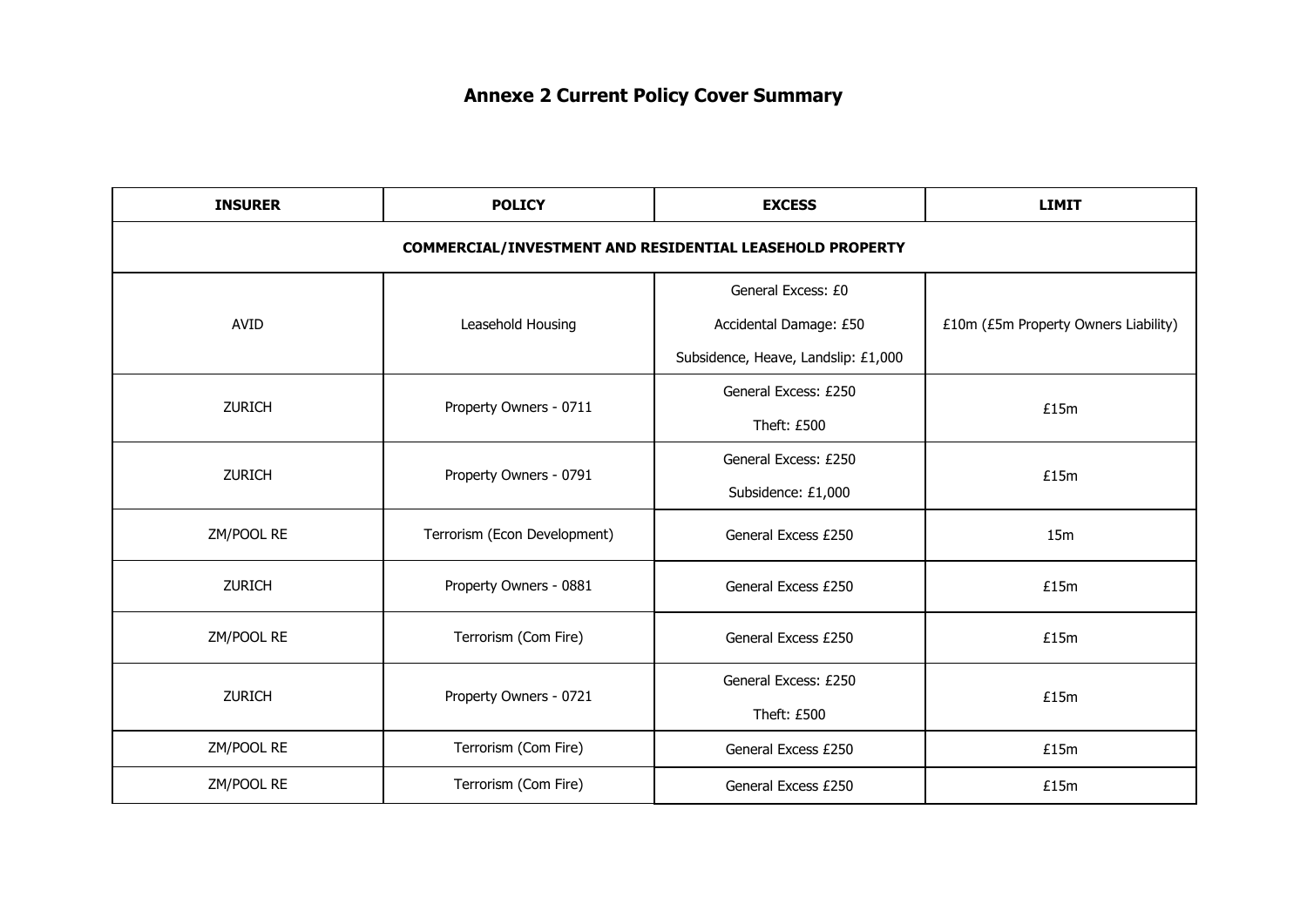| <b>MAIN PROGRAMME</b> |                                      |                         |                                                 |  |  |
|-----------------------|--------------------------------------|-------------------------|-------------------------------------------------|--|--|
| <b>INSURER</b>        | <b>POLICY</b>                        | <b>EXCESS</b>           | <b>LIMIT</b>                                    |  |  |
| <b>ZURICH</b>         | Material Damage - Housing Properties | Various: £100-£10,000   | £50m                                            |  |  |
| ZURICH                | Material Damage - General Properties | Various: £5,000-£35,000 | £50m                                            |  |  |
| <b>ZURICH</b>         | <b>Public Liability</b>              | £5,000                  | LOI: E25m<br>Annual Aggregate: £100,000         |  |  |
| <b>ZURICH</b>         | Employer's Liability                 | £5,000                  | LOI: £25m<br>Annual Aggregate: £100,000         |  |  |
| <b>ZURICH</b>         | Terrorism (General)                  | £5,000                  | £50m                                            |  |  |
| <b>ZURICH</b>         | Motor Vehicles                       | Various: £250-£2,000    | TPPD: £5m commercial vehicle; £50m<br>motor car |  |  |
| <b>ZURICH</b>         | Engineering Inspection Contract      | N/A                     | N/A                                             |  |  |
| ZURICH                | Crime                                | £5,000                  | £5m                                             |  |  |
| <b>ZURICH</b>         | Officials' Indemnity                 | £5,000                  | LOI: £5m<br>Annual Aggregate: £100,000          |  |  |
| <b>ZURICH</b>         | Leased Cars - Employee Scheme        | Various: £200-£2,000    | TPPD: £5m commercial vehicle; £50m<br>motor car |  |  |
| <b>ZURICH</b>         | Land Charges                         | £5,000                  | LOI: £2m<br>Annual Aggregate: £100,000          |  |  |
| <b>ZURICH</b>         | Works In Progress                    | Various: £250-£1,000    | £1m any one contract                            |  |  |